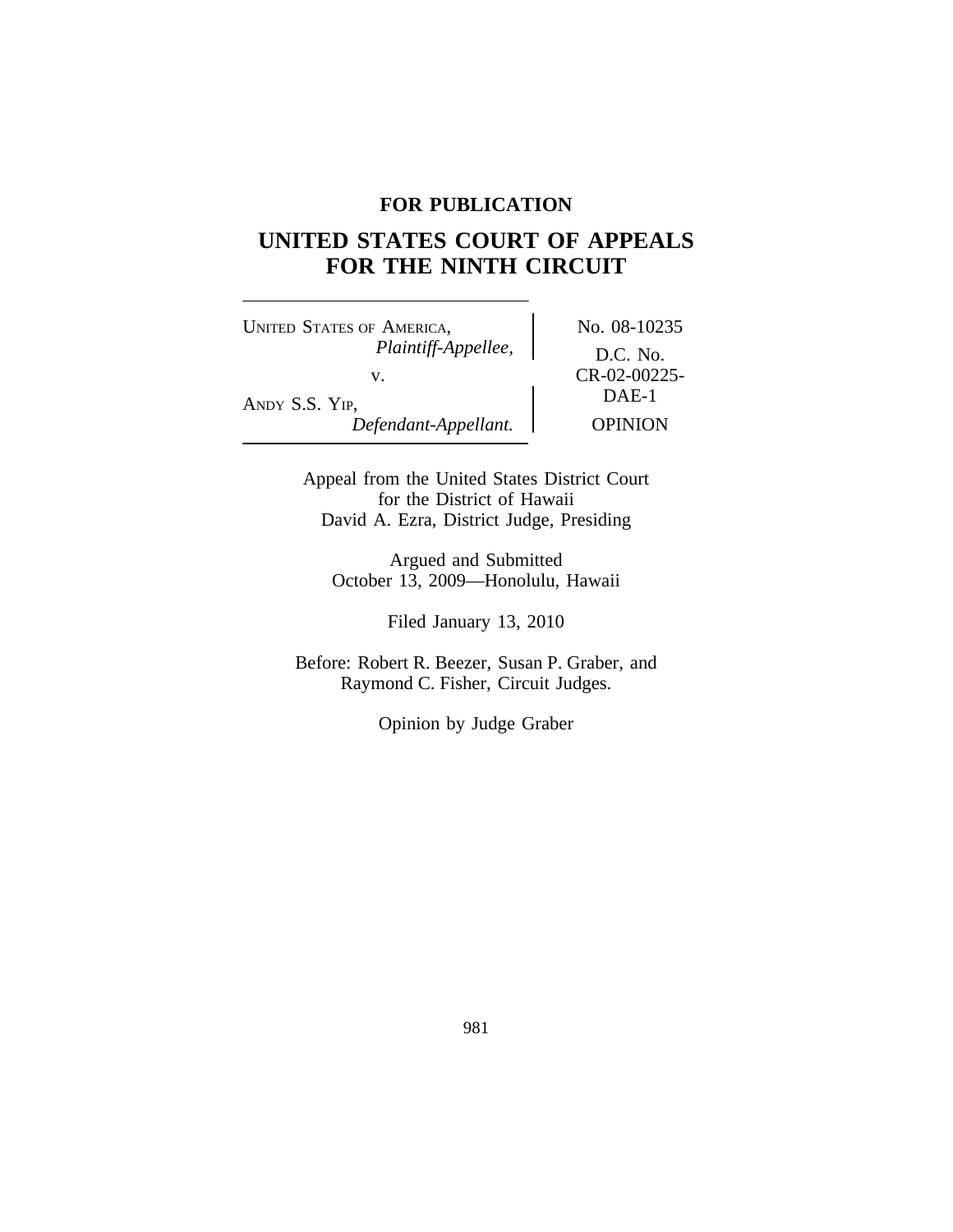#### **COUNSEL**

Theodore Y. H. Chinn, Honolulu, Hawaii; and Howard T. Chang, Honolulu, Hawaii, for the defendant-appellant.

Leslie E. Osborne, Jr., Assistant United States Attorney, Honolulu, Hawaii, for the plaintiff-appellee.

## **OPINION**

GRABER, Circuit Judge:

Defendant Andy S.S. Yip operated an "off-the-books" business selling watches. He failed to report the income to the Internal Revenue Service ("IRS") or to disclose his foreign bank accounts. He then conspired to keep the IRS from recovering the unpaid taxes. Defendant now stands convicted of one count of conspiracy to defraud the United States, one count of filing a false tax return, and two counts of failure to report foreign financial agency transactions. He also pleaded guilty to four additional counts of filing a false tax return. On appeal, he challenges both his convictions and his sentence. In particular, he contends that the district court erred in its calculation of tax loss and in its application of a sentencing enhancement for obstruction of justice. In this opinion, we hold that the district court properly included Defendant's unpaid state taxes in the tax loss computation on which his term of imprisonment and his restitution order were based and that Defendant was not entitled to an imputed deduction for his unpaid state taxes. We also hold that the district court properly applied the sentencing enhancement because Defendant's actions obstructed the IRS audit. In a separate memorandum disposition filed this date, we reject Defendant's challenges to his convictions, but hold that the district court made several errors in sentencing him. We therefore vacate his sentence and remand for resentencing.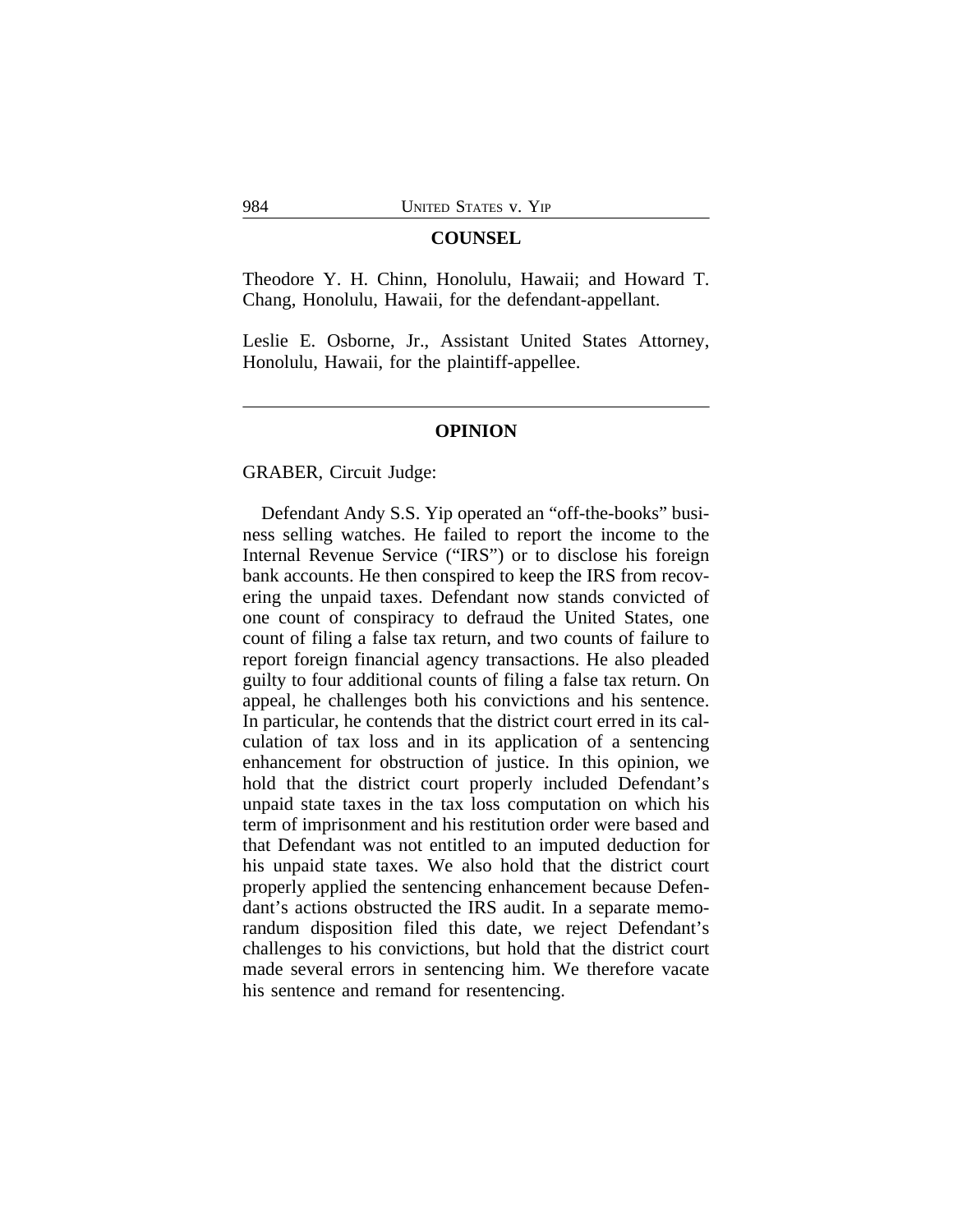## **FACTUAL AND PROCEDURAL HISTORY**

Defendant owned a legitimate business in Hawaii called A & E Creations. He also operated an off-the-books business that primarily sold watches. On his federal and state tax returns from 1995 to 1998, Defendant failed to report the income from his off-the-books business.

Defendant also opened bank accounts in Hong Kong in his and his wife's names. Defendant's 1998 and 1999 tax returns claimed that he did not have control over any foreign financial accounts. Defendant also failed to file, in 1998 and 1999, the Treasury form that is required when a taxpayer has an interest in a foreign account.

In 1997, IRS Agent Emerald Liburd began a civil audit of Defendant's 1995 tax return that later expanded to include his tax returns from following years. At Defendant's initial interview with Agent Liburd, he told her that he had received a small loan from his father and that he had no foreign bank accounts or foreign transactions. At a follow-up meeting, Defendant and his accountant provided domestic bank statements to Agent Liburd. After analyzing the statements, Agent Liburd concluded that there were unexplained deposits into Defendant's personal accounts of more than \$600,000 in 1995. Agent Liburd requested an explanation of these deposits. Defendant then embarked on a campaign to convince the IRS that the funds had come from personal loans.**<sup>1</sup>**

Defendant provided Agent Liburd in March of 1998 with four promissory notes, allegedly documenting loans to Defendant from Eriko Dmitrovsky, along with a business card containing Dmitrovsky's contact information. Six months later, Defendant sent Agent Liburd four additional promissory

**<sup>1</sup>**Loans do not constitute taxable income. *Comm'r v. Tufts*, 461 U.S. 300, 307 (1983). Thus, had the funds been loan proceeds, Defendant would not have been required to report them as income on his tax returns.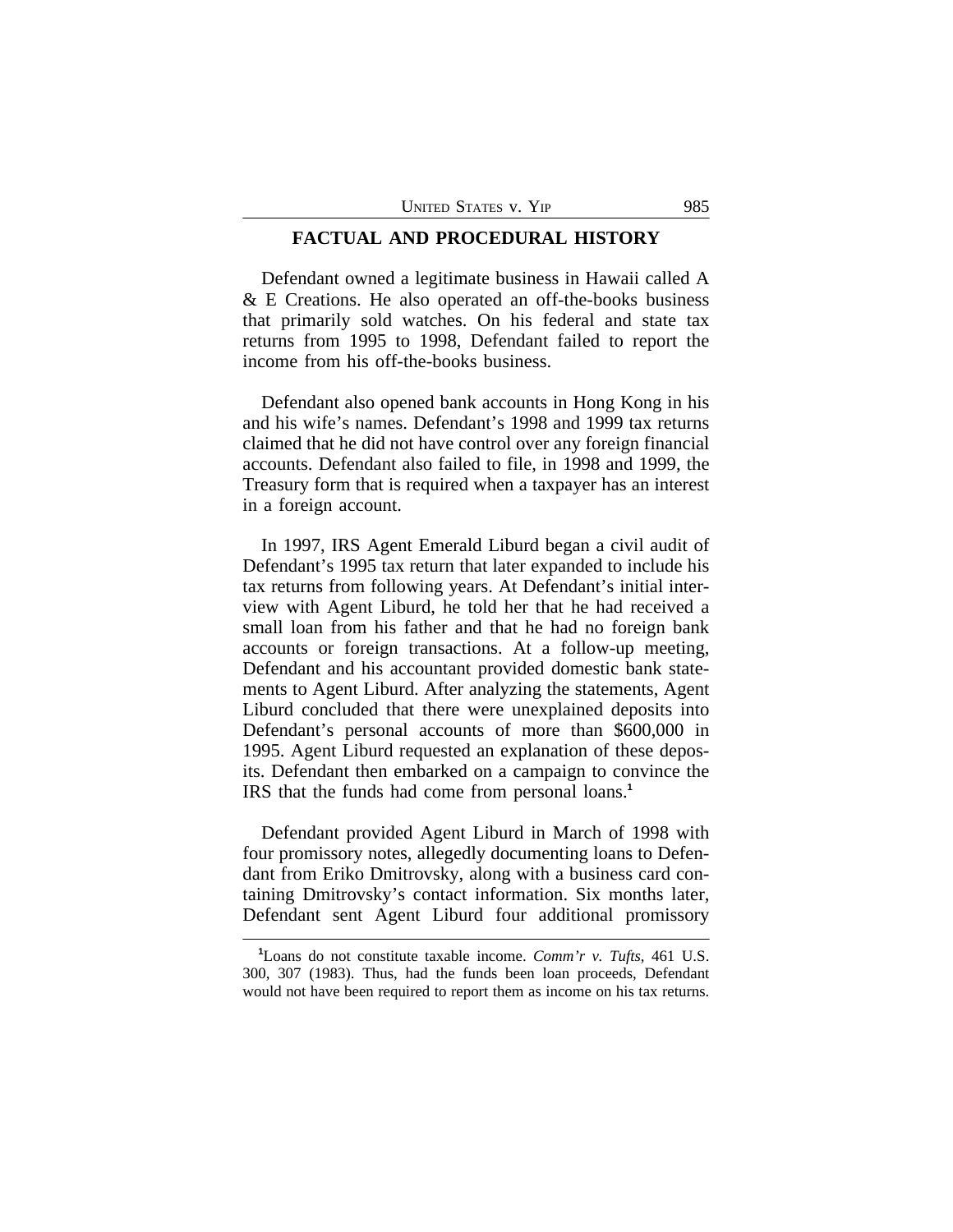notes, one from Dmitrovsky and one each from three other friends. Defendant also gave Agent Liburd an analysis of his bank accounts purporting to show that the unexplained deposits originated in loans. Eventually, Defendant claimed that a fifth individual had also loaned him money. After the IRS investigation began, Defendant even made ostensible payments on the loans. In June of 1999, Agent Liburd concluded that Defendant's story was implausible, closed the civil audit, and referred the case to IRS criminal fraud investigators.

On September 22, 1999, IRS Criminal Investigator Gregory Miki informed Defendant that he was now under criminal investigation. IRS agents interviewed Defendant's purported lenders in the United States and abroad, finding various inconsistencies surrounding the alleged loans. In 2002, Investigator Miki finished his investigation and referred the case to the Tax Division of the Justice Department. A grand jury indicted Defendant in 2002 for income tax fraud; the indictment was later amended to include additional counts of filing a false tax return, failure to declare a foreign bank account, and conspiracy to defraud the United States.

Defendant pleaded guilty to four counts of filing a false tax return in violation of 26 U.S.C. § 7206(1). The government dismissed one count of filing a false tax return. Defendant went to trial on the remaining counts. A jury convicted Defendant of one count of conspiracy to defraud the United States in violation of 18 U.S.C. § 371, one count of filing a false tax return in violation of 26 U.S.C. § 7206(1), and two counts of failure to report foreign financial agency transactions in violation of 31 U.S.C. §§ 5314, 5322(b) and 31 C.F.R. §§ 103.24, 103.27(c), (d).

At sentencing, the government included in the calculation of tax loss caused by Defendant's conduct the Hawaii state taxes that Defendant had failed to pay on the unreported income. Defendant objected to the inclusion of unpaid state taxes, both because he contended that tax loss for sentencing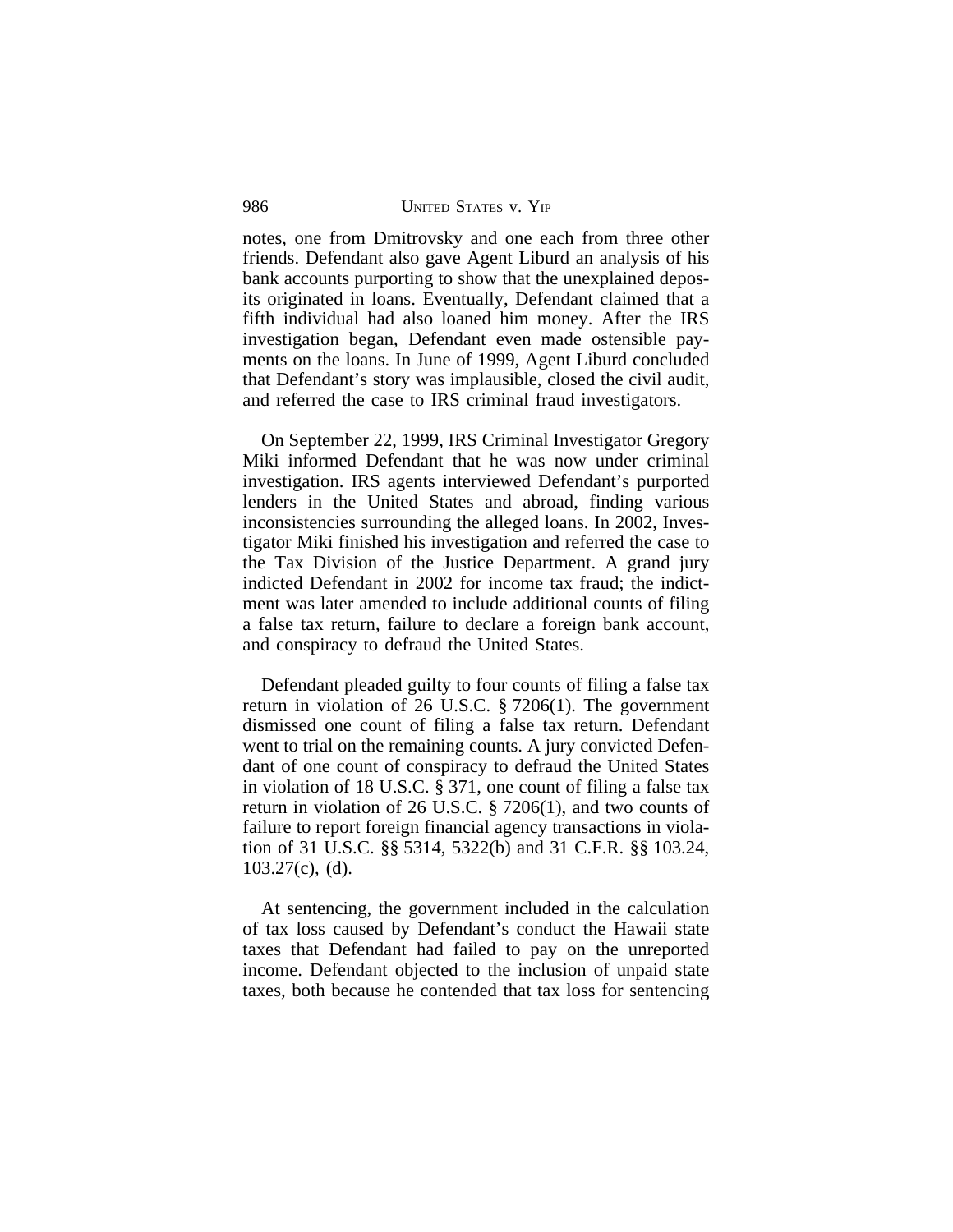| UNITED STATES V. YIP | 987 |
|----------------------|-----|
|                      |     |

purposes is limited to federal tax loss and because the statute of limitations had expired for the state tax violations. In addition, Defendant argued that if the tax loss included the state taxes, he was entitled to credit for a matching deduction on his federal income tax returns for payment of state taxes. His theory was that, had he reported the income honestly and paid the state taxes due on it, the amount of federal tax that he owed would have been reduced by the deduction. Therefore, the total tax loss caused by his fraudulent returns was actually smaller than the sum of the federal and state income taxes corresponding to the relevant amount of unreported income. The district court rejected these objections, calculating the unpaid state taxes as a component of tax loss and refusing to adjust the tax loss for the hypothetical deduction. The district court estimated the combined federal and state tax loss attributable to Defendant's crimes at \$1,052,995.

Defendant also objected to a proposed sentencing enhancement for obstruction of justice. Defendant argued that he submitted the false promissory notes and the false bank deposit analysis during the tax audit, rather than during a criminal investigation, and that obstruction of the audit could not support the enhancement. The district court rejected this argument as well. Accordingly, the district court increased Defendant's offense level under § 3C1.1 of the 2001 United States Sentencing Guidelines.

The district court sentenced Defendant to 67 months' imprisonment on the counts of conspiracy and failure to file the Treasury form on his foreign bank accounts, and 36 months' imprisonment on the counts of filing a false tax return, with all terms to run concurrently. The district court also imposed restitution in the amount of \$1,758,835. Defendant timely appeals.

#### **STANDARD OF REVIEW**

We review de novo the district court's interpretation of the Sentencing Guidelines. *United States v. Garro*, 517 F.3d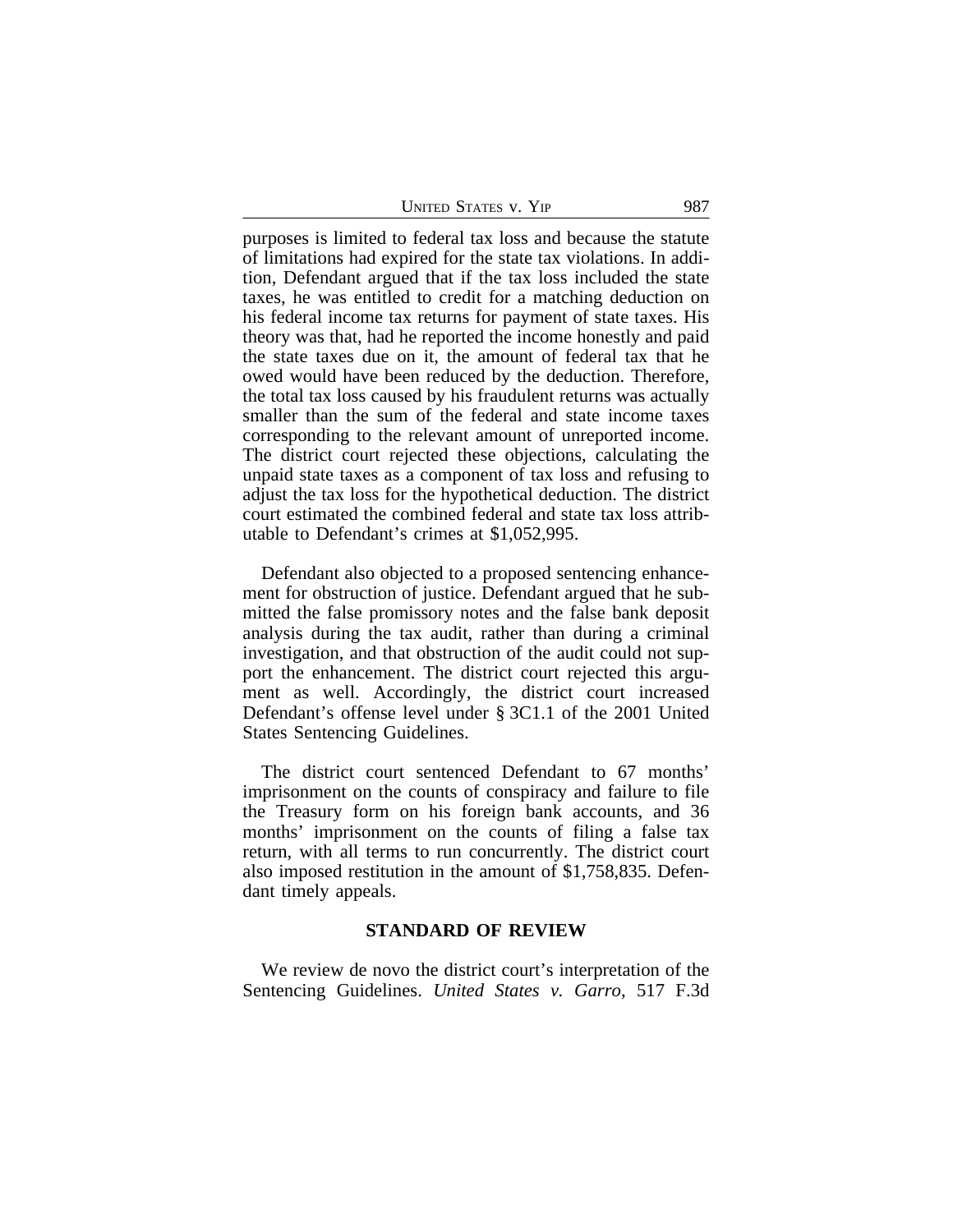1163, 1167 (9th Cir. 2008). We have noted an intracircuit conflict as to whether the standard of review for application of the Guidelines to the facts is de novo or only for abuse of discretion. *United States v. Rivera*, 527 F.3d 891, 908 (9th Cir.), *cert. denied*, 129 S. Ct. 654 (2008). As in Rivera, we need not resolve that conflict here, because the choice between those standards does not affect the outcome of this appeal. *Id.*

## **DISCUSSION**

## **A. Unpaid State Taxes**

#### **1. Inclusion of State Taxes in Tax Loss Calculation**

**[1]** Defendant first challenges the district court's calculation of the tax loss resulting from his crimes. The Sentencing Guidelines recommend a longer sentence for tax evasion or tax fraud when the amount of unpaid tax is higher. U.S.S.G. §§ 2T1.1(a)(1), 2T4.1. Therefore, the Guidelines direct a district court to determine the tax loss, which is "the object of the offense (i.e., the loss that would have resulted had the offense been successfully completed)." *Id.* § 2T1.1(c)(1). Defendant contends that "tax loss" is restricted to the amount of unpaid *federal* taxes. We reject his argument and hold that tax loss may properly include unpaid state taxes.

**[2]** In *United States v. Newbert*, 952 F.2d 281, 284 (9th Cir. 1991), we approved a sentencing calculation that considered "non-federal conduct." The defendant argued that some of his relevant conduct in submitting falsified travel vouchers may have violated state, but not federal, law. *Id.* Nevertheless, we reasoned that the text of the sentencing provisions at issue, U.S.S.G. § 1B1.3(a)(2), (a)(3), directed the court to consider "*all* acts that were part of the same course of conduct or common scheme or plan, as well as *all* harm that resulted from those acts." *Newbert*, 952 F.2d at 284. Therefore, we held that "conduct which could be the basis of state prosecution may be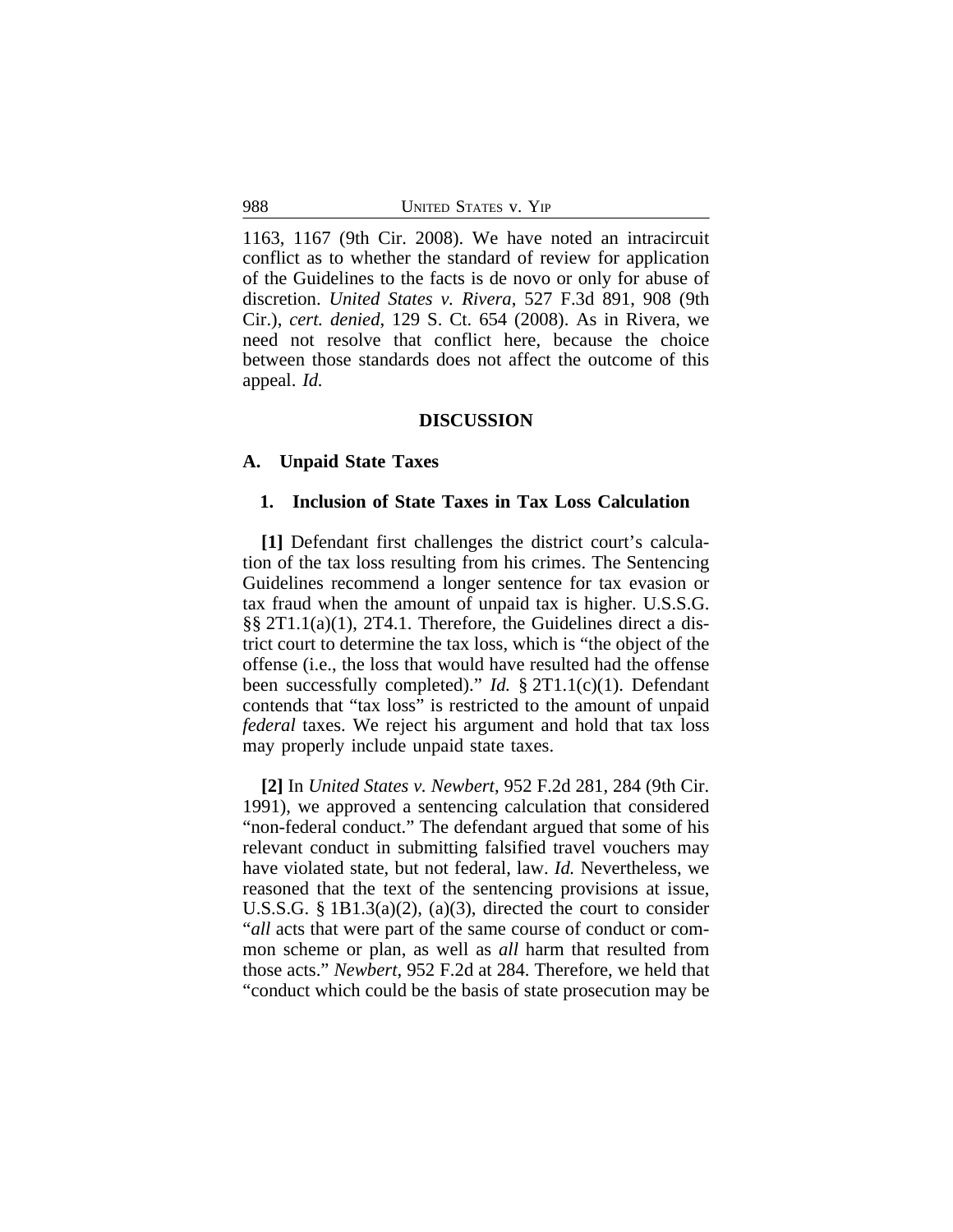considered for sentencing purposes on a federal conviction for other conduct which was part of the same common scheme or plan." *Id.* at 285.

**[3]** To be sure, *Newbert* was not a tax loss case. But the same reasoning applies to § 2T1.1. Application note 2 accompanying § 2T1.1 similarly instructs a court to consider "*all* conduct violating the tax laws" (emphasis added), rather than conduct violating the *federal* tax laws. Thus, tax loss may include the unpaid state taxes resulting from a defendant's failure to report the same income to both federal and state tax authorities.

Resisting this conclusion, Defendant argues that incorporating state tax loss into sentencing undermines the Guidelines' goal of uniformity in sentencing because the amount of state tax loss will differ depending on state tax rates. But precisely because state tax rates differ, a taxpayer failing to report the true extent of his income actually causes differing degrees of loss or harm in different states. The Guidelines "take account of a number of important, commonly occurring real offense elements such as . . . the amount of money actually taken," instead of sentencing only on the elements of the offense. U.S. Sentencing Guidelines Manual at 6. Thus, considering state tax loss in sentencing is consistent with the approach of the Sentencing Guidelines. Moreover, in adopting the rule that § 2T1.1 may include state tax loss, we join all the other circuits that have considered the issue. *United States v. Maken*, 510 F.3d 654, 656-59 (6th Cir. 2007); *United States v. Baucom*, 486 F.3d 822, 829 (4th Cir. 2007), *vacated on other grounds*, 128 S. Ct. 870 (2008); *United States v. Powell*, 124 F.3d 655, 664-66 (5th Cir. 1997); *see also United States v. Fitzgerald*, 232 F.3d 315, 318 (2d Cir. 2000) (per curiam) (affirming tax loss calculation that included city and state tax evasion); *United States v. Schilling*, 142 F.3d 388, 394 (7th Cir. 1998) (affirming sentence computed in part on unpaid state taxes).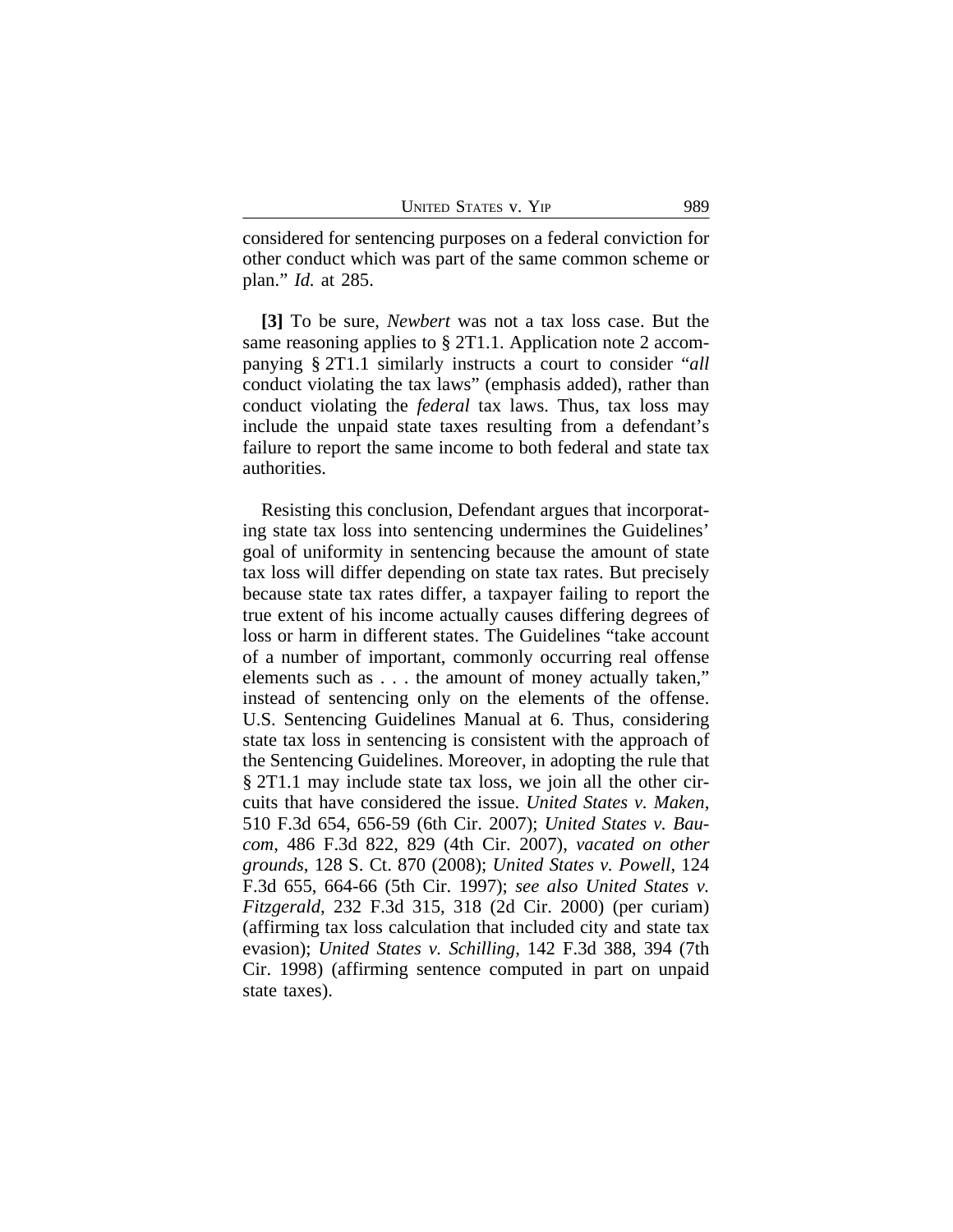## 990 UNITED STATES v. YIP

**[4]** Defendant next argues that, even if tax loss may include unpaid state taxes, the district court should not have considered the Hawaii tax losses in his case because the prosecution of his state tax violations is time-barred under Hawaii law. He relies on the phrasing of our holding in *Newbert*, in which we wrote that the district court may consider "conduct which could be the basis of state prosecution." 952 F.2d at 285. His reliance is misplaced. *Newbert* approved of sentencing that considered *conduct* that violated state law, but did not address any statute of limitations issues. *See R.A.V. v. City of St. Paul*, 505 U.S. 377, 387 n.5 (1992) ("It is of course contrary to all traditions of our jurisprudence to consider the law on [a] point conclusively resolved by broad language in cases where the issue was not presented or even envisioned."). Furthermore, we have already held that relevant conduct under § 1B1.3 may include conduct whose prosecution is precluded by the statute of limitations. *See United States v. Williams*, 217 F.3d 751, 753-54 & n.7 (9th Cir. 2000) (joining eight other circuits in so holding). Unpaid state taxes may be included in the calculation of tax loss whether or not the statute of limitations prevents the state from prosecuting a defendant for his violations of its tax laws. The district court properly included Defendant's unpaid state taxes in its computation of tax loss.

#### **2. Deduction for State Taxes**

Defendant argues that, if his unpaid state taxes are included in tax loss, he is entitled to a reduction in the total tax loss attributed to him by the amount of the deduction that he could have taken on his federal tax returns for payment of those state taxes. We are not persuaded.

Fifteen years ago, we held that, in calculating tax loss, no allowance was to be made for unclaimed potential deductions. *United States v. Valentino*, 19 F.3d 463, 464 (9th Cir. 1994). *Valentino*, however, involved an earlier version of the tax loss provision, which authorized a calculation method grounded in "the nature and magnitude of the false statements made,"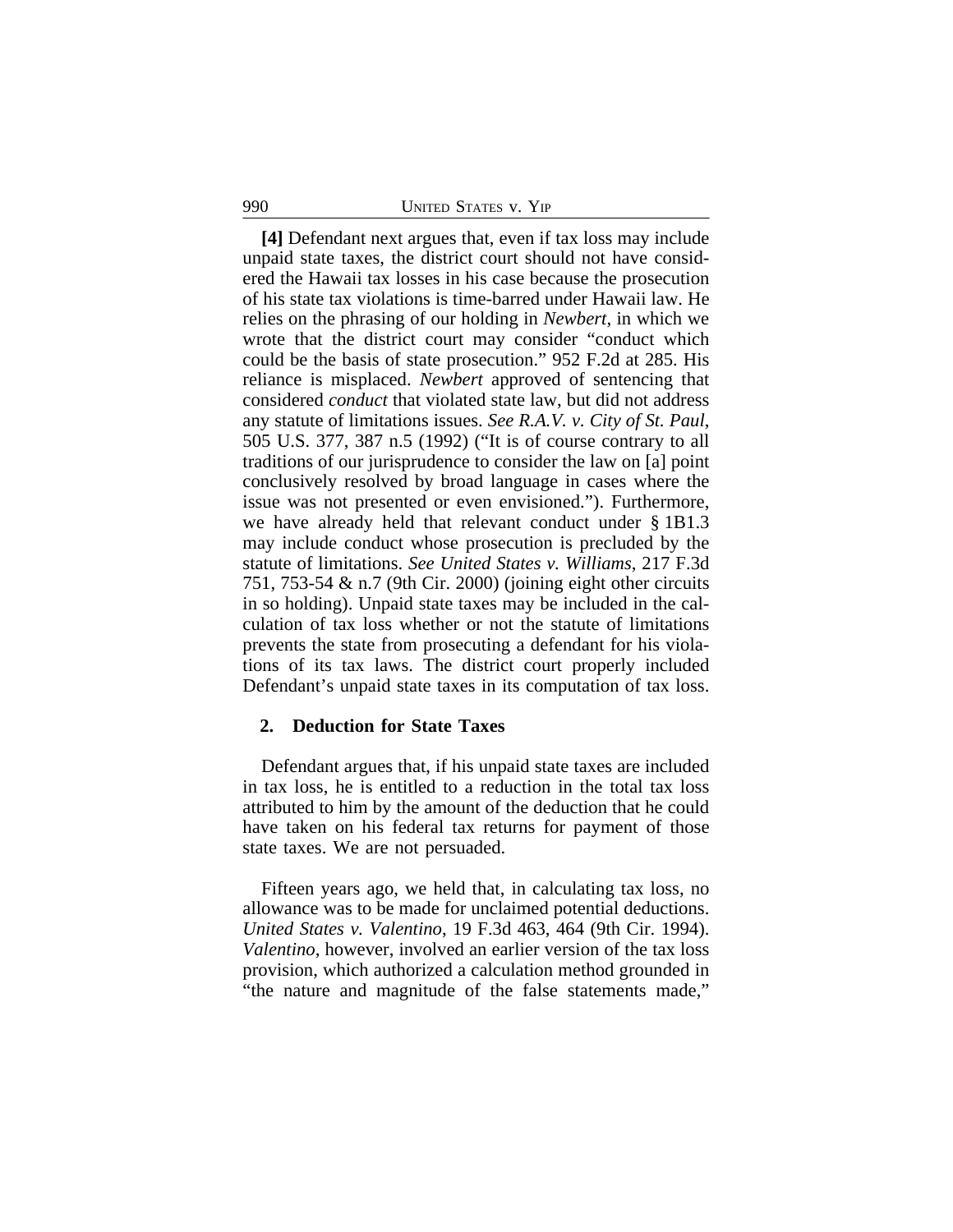| <b>UNITED STATES V. YIP</b> |  | 991 |
|-----------------------------|--|-----|
|-----------------------------|--|-----|

U.S.S.G. § 2T1.3 cmt. background (1992), rather than in the magnitude of the tax loss that materialized as a result. *Valentino*, 19 F.3d at 465. Indeed, application note 4 for § 2T1.1 stated in 1992 that this method "should make irrelevant the issue of whether the taxpayer was entitled to offsetting adjustments that he failed to claim."

In 1993, Amendment 491 to the Sentencing Guidelines removed the reference to offsetting adjustments and stated that the Guidelines focus on "the amount of loss that was the object of the offense." U.S.S.G. § 2T1.1 cmt. background. The revised version of § 2T1.1 instructed the district court to treat the tax loss "as equal to 28% of the unreported gross income . . . unless a more accurate determination of the tax loss can be made." *Id.* § 2T1.1(c)(1) note A.

Relying on the latter clause, the Second Circuit has concluded that, under the amended Guidelines, tax loss should be adjusted for " 'legitimate but unclaimed deductions.' " *United States v. Gordon*, 291 F.3d 181, 187 (2d Cir. 2002) (quoting *United States v. Martinez-Rios*, 143 F.3d 662, 671 (2d Cir. 1998)). Several other circuits, however, disagree. *United States v. Clarke*, 562 F.3d 1158, 1164 (11th Cir. 2009), *cert. denied*, 2009 WL 3481902 (U.S. Dec. 7, 2009) (No. 09-514); *United States v. Delfino*, 510 F.3d 468, 472 (4th Cir. 2007), *cert. denied*, 129 S. Ct. 41 (2008); *United States v. Phelps*, 478 F.3d 680, 681-82 (5th Cir. 2007) (per curiam)*; United States v. Chavin*, 316 F.3d 666, 677 (7th Cir. 2002); *United States v. Spencer*, 178 F.3d 1365, 1368 (10th Cir. 1999). These sister circuits have offered three reasons to refuse to allow a defendant to reduce tax loss by the amount of unclaimed deductions. First, deductions are not permissible if they are unintentionally created or are unrelated to the tax violation, because such deductions are not part of the "object of the offense" or intended loss.**<sup>2</sup>** *Clarke*, 562 F.3d at 1164;

<sup>&</sup>lt;sup>2</sup>The deductions at issue in Defendant's case are, of course, related to his offense. Therefore, we do not rely on this reason in our adjudication of his appeal.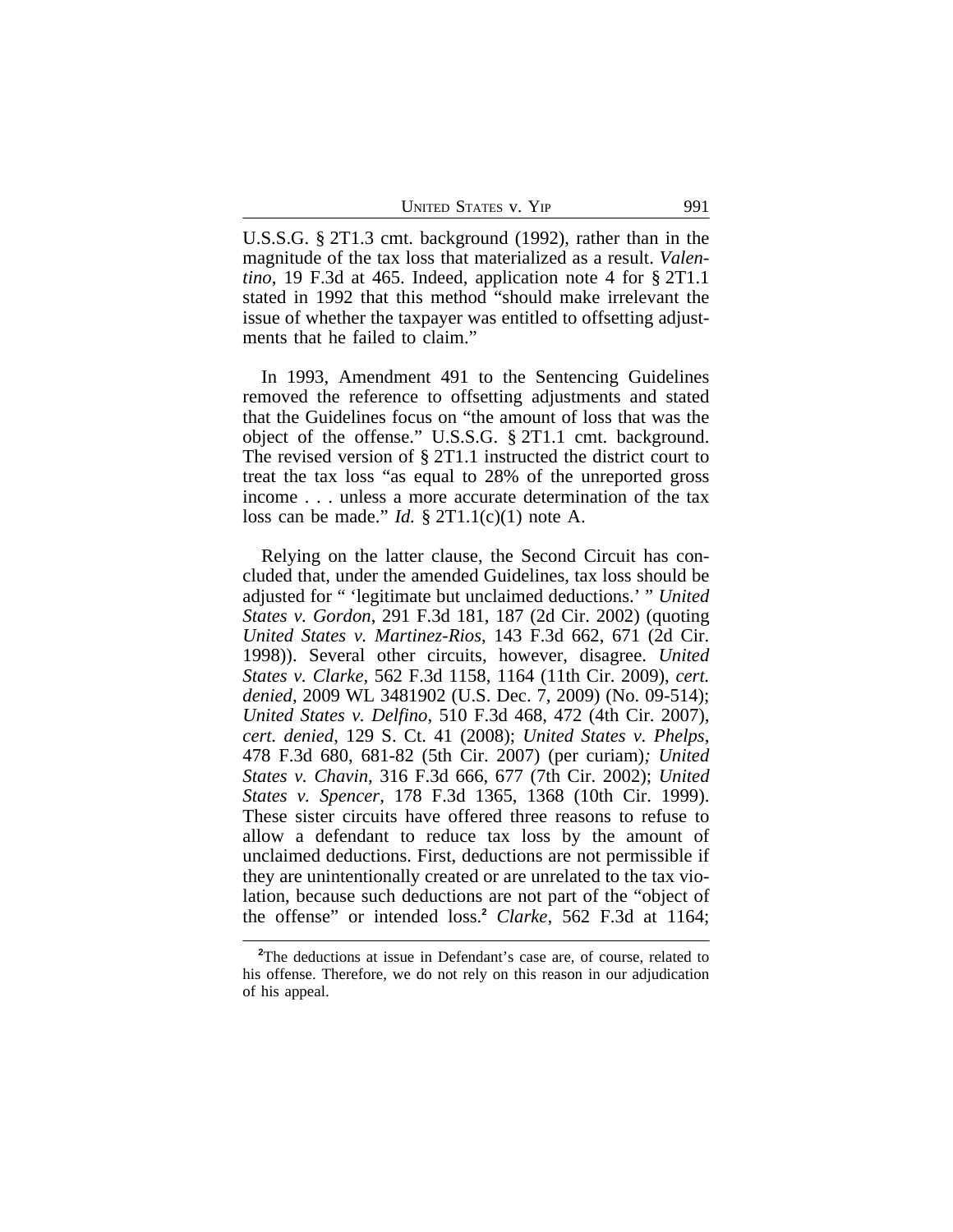992 UNITED STATES v. YIP

*Phelps*, 478 F.3d at 682; *Chavin*, 316 F.3d at 677; *see also United States v. Blevins*, 542 F.3d 1200, 1203 (8th Cir. 2008) (noting that the defendant's unclaimed deductions were unrelated to his tax fraud, but declining to reach issue of whether unclaimed deductions may ever reduce calculated tax loss), *cert. denied*, 129 S. Ct. 1024 (2009). Second, the revisions of Amendment 491 were so extensive that the mere fact that the revised § 2T1.1 does not include the former "offsetting adjustments" reference fails to demonstrate that deductions are now permissible. *Chavin*, 316 F.3d at 678. Finally, our sister circuits reject the nebulous and potentially complex exercise of speculating about unclaimed deductions. *Delfino*, 510 F.3d at 473; *Chavin*, 316 F.3d at 678. The Tenth Circuit observed that it does not interpret the Guidelines "as giving taxpayers a second opportunity to claim deductions after having been convicted of tax fraud. . . . Rather, we are merely assessing the tax loss resulting from the manner in which the defendant chose to complete his income tax returns." *Spencer*, 178 F.3d at 1368.

We are persuaded by the Fourth, Fifth, Seventh, Tenth, and Eleventh Circuits. The amendment to § 2T1.1's application notes is irrelevant to our analysis. It is true that the notes no longer state that § 2T1.3's alternative minimum standard "may be easier to determine, and should make irrelevant the issue of whether the taxpayer was entitled to offsetting adjustments that he failed to claim." But this sentence was deleted when § 2T1.3 was deleted in its entirety from the Guidelines. As a reference to § 2T1.3 was no longer logical, such a change does not show an intent to allow unclaimed deductions sufficient to undercut our decision in *Valentino*.

**[5]** Section 2T1.1 does permit "a more accurate determination" of tax loss than the 28% approximation. A more accurate determination might involve applying a different tax rate or incorporating exemptions and deductions legitimately claimed by the taxpayer on a tax return. But that section does not require a court to speculate about tax deductions that the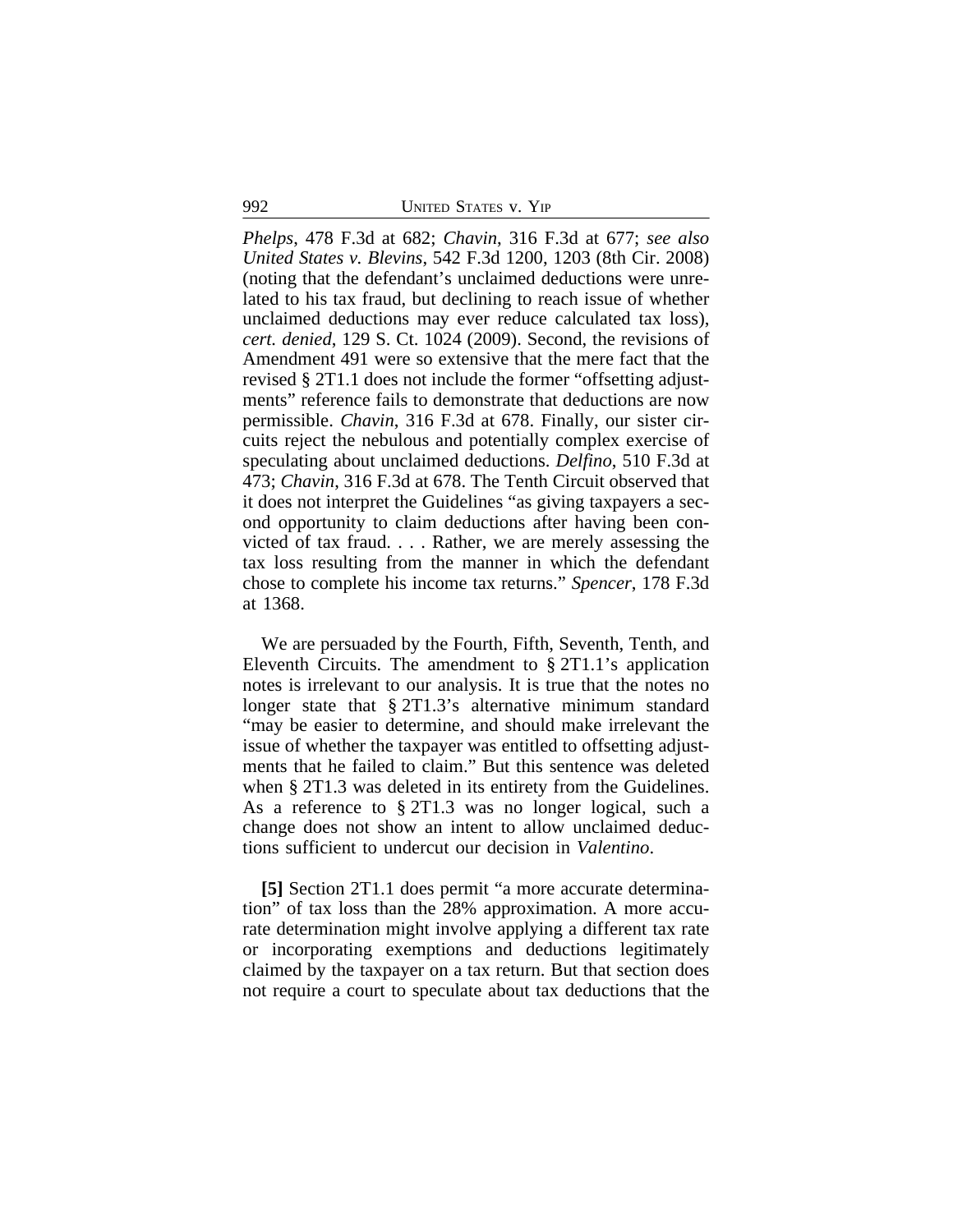| <b>UNITED STATES V. YIP</b> |  | 993 |
|-----------------------------|--|-----|
|-----------------------------|--|-----|

taxpayer chose not to claim.**<sup>3</sup>** We hold that § 2T1.1 does not entitle a defendant to reduce the tax loss charged to him by the amount of potentially legitimate, but unclaimed, deductions even if those deductions are related to the offense.

**[6]** In Defendant's case, he cannot even argue that the state taxes are legitimate, but unclaimed, deductions. The state taxes are not legitimate deductions because *he did not pay them*. A cash-basis taxpayer may deduct state and local taxes "for the taxable year within which paid." 26 C.F.R. § 1.164- 1(a). The district court properly refused to reduce the tax loss attributed to Defendant to account for an *imputed* deduction from his *unpaid* state taxes.

#### **B. Obstruction of IRS Audit**

Defendant also disputes the district court's two-level enhancement of his sentence for obstruction of justice. Among the acts that the district court cited as supporting application of the enhancement were Defendant's provision of four false promissory notes and a false bank deposit analysis to Agent Liburd during the audit. Section 3C1.1 of the 2001 version of the Sentencing Guidelines authorized a district court to increase a defendant's offense level by two levels if the defendant "willfully obstructed or impeded, or attempted to obstruct or impede, the administration of justice during the course of the investigation, prosecution, or sentencing of the instant offense of conviction" and if the conduct related to a qualifying offense. Here, Defendant asserts that the audit was not a criminal investigation of the offense of conviction and, thus, that the enhancement was improper.

**<sup>3</sup>**We note, for instance, that a taxpayer is entitled to deduct either state income tax *or* state sales tax, but not both. 26 U.S.C. § 164(b)(5)(A). Some of the states in our circuit impose both an income tax and a sales tax. Reconstructing a hypothetical federal tax return for a resident of one of these states would require selecting between these potential deductions.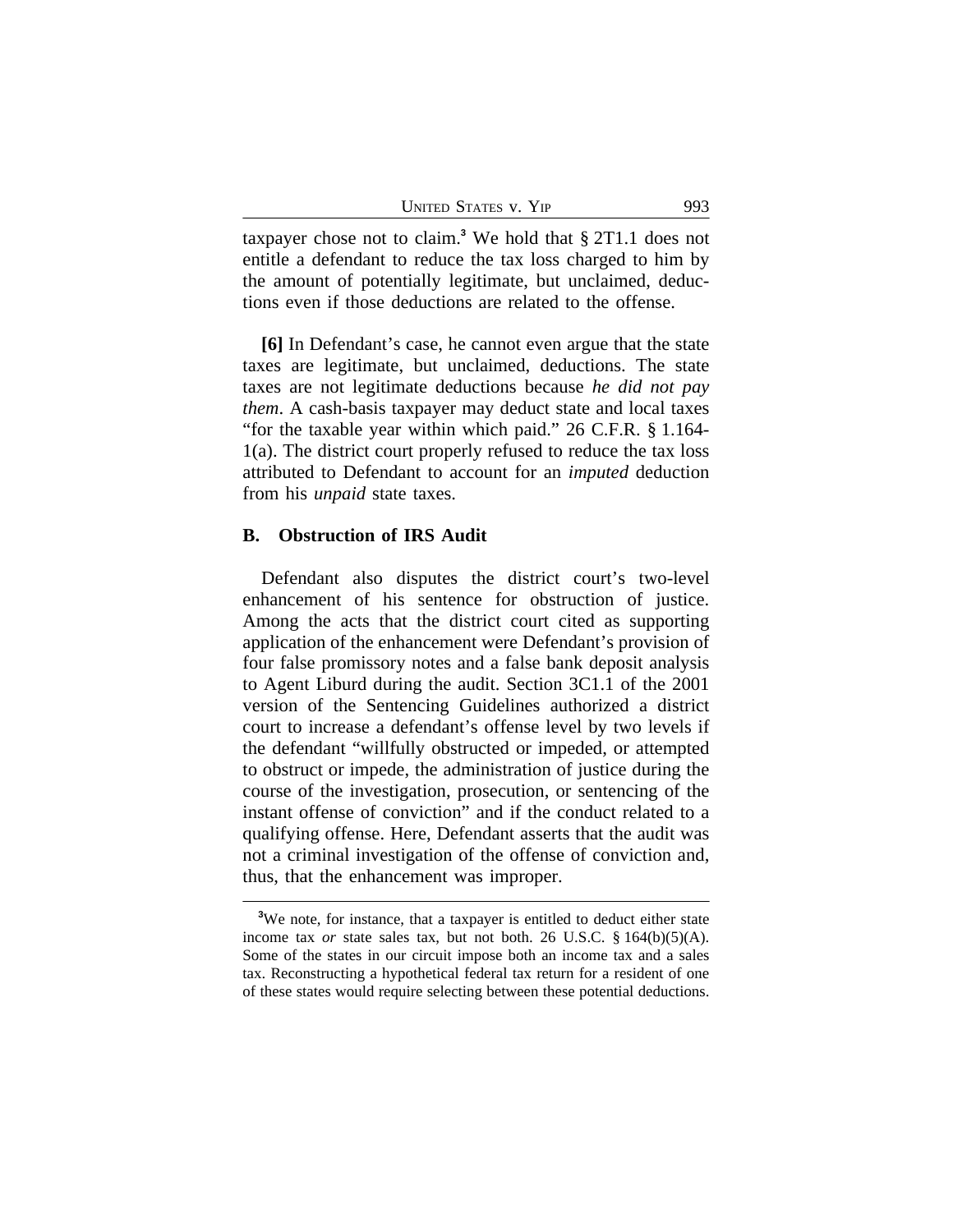#### 994 UNITED STATES v. YIP

**[7]** A defendant's conduct before an investigation begins does not constitute obstruction of justice under the version of § 3C1.1 that was in effect before 2006.<sup>4</sup> For instance, in *United States v. Rising Sun*, 522 F.3d 989, 996-97 (9th Cir. 2008), we held that the enhancement could not be applied to a murder defendant who, on the night of the killings, had attempted to destroy evidence and had threatened his brother to keep him from talking to his girlfriend about the night's events. The enhancement "could only apply if an investigation or prosecution was already in progress when the obstructive actions were taken." *Id.* at 995. Similarly, in *United States v. DeGeorge*, 380 F.3d 1203, 1222 (9th Cir. 2004), we held that the enhancement did not apply to perjury committed during a civil suit between a defendant and his insurance company, where the criminal investigation of the defendant's mail fraud did not begin until after the civil suit ended. Until today, we have never decided whether an IRS audit may constitute an investigation for the purposes of § 3C1.1. We now hold that it may.

Section 3C1.1 itself does not define an "investigation." But in *United States v. Luca*, 183 F.3d 1018, 1022 (9th Cir. 1999), we affirmed application of the enhancement to the submission of false documents to a state administrative agency that was investigating a defendant's Ponzi scheme. We found it significant in *Luca* that the agency was investigating "the same offense" that led to the defendant's federal conviction. *Id.* Two other circuits have likewise held that obstruction during a civil investigation of the *same conduct* that forms the basis of a conviction suffices for application of the enhancement. The First Circuit held that obstruction during administrative

**<sup>4</sup>** In 2006, Amendment 693 to the Sentencing Guidelines replaced the phrase "during the course of the investigation" in § 3C1.1 with "with respect to the investigation" and added commentary explaining that conduct occurring before the start of an investigation may be covered "if [the conduct] was purposefully calculated, and likely, to thwart the investigation." However, this amendment was a substantive change to the Guidelines and cannot be applied retroactively. *Rising Sun*, 522 F.3d at 997.